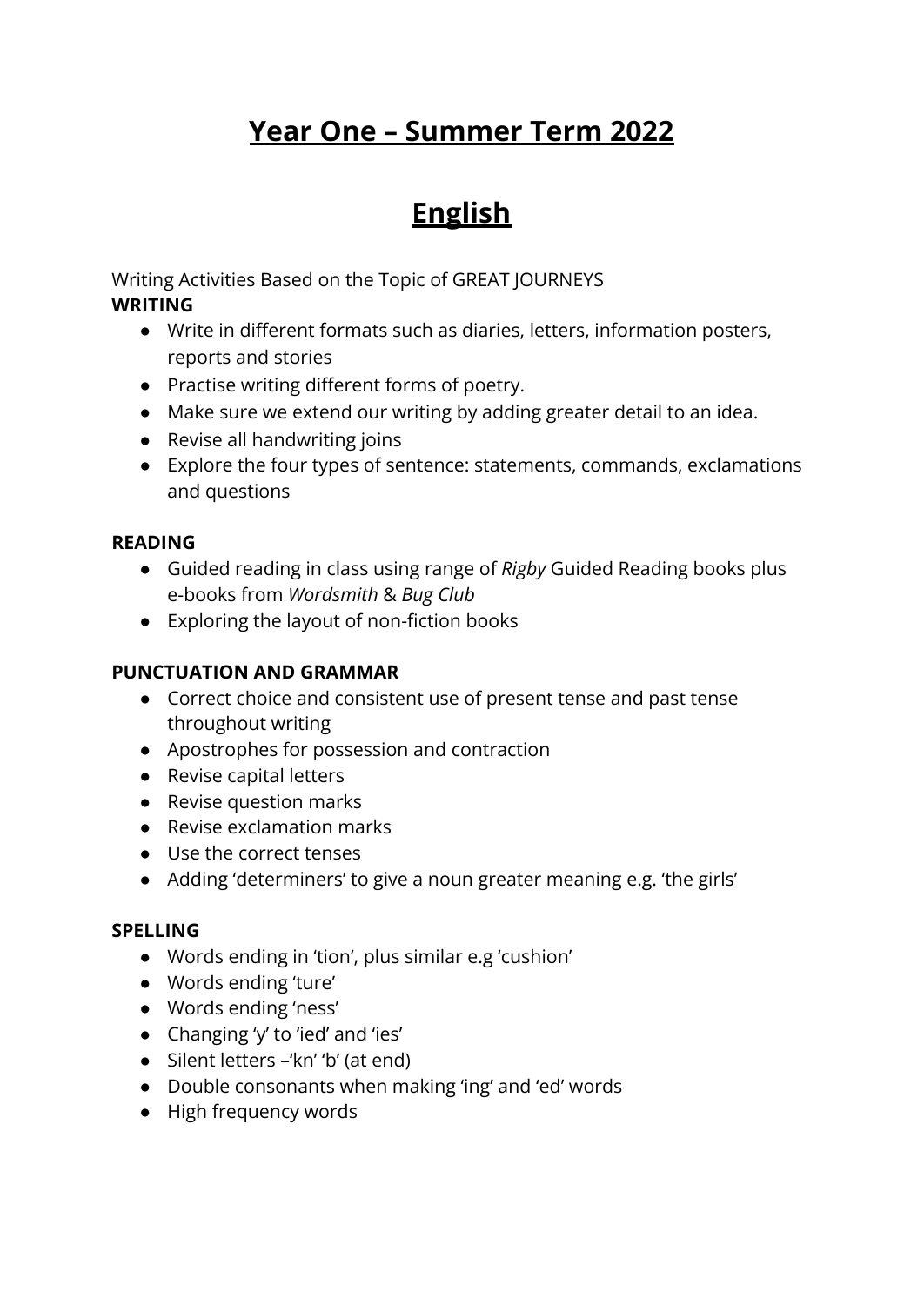#### **Reading**

Individual reading daily on a one-to-one basis to focus on decoding and/or improving comprehension and the ability to read with expression. Guided reading weekly to develop comprehension skills and to reinforce how to use punctuation so as to read aloud with expression and intonation.

### **Handwriting**

- ∙ Form upper and lower case letters correctly
- ∙ Begin to join up the sounds covered in phonics sessions
- ∙ Adopt a correct pencil grip

#### **Mathematics**

- **●** Compare lengths and heights, using the correct language. Use direct comparison. Measure with non-standard units. Measure with a ruler. Solve length problems.
- Compare weights and capacities using direct comparison; measure weight and capacity using uniform non-standard units; complete tables and block graphs, recording results and information; solve weight and capacity problems.
- Early multiplication and division; count in twos, fives and tens; make equal groups; add equal groups; make arrays; make doubles; sharing equal groups
- Fractions; finding a half of shapes; finding a half of numbers; finding a quarter of shapes and numbers.
- Geometry: position and direction; describe turns; make quarter, half and whole turns; describe position and direction.
- **●** Place value within 100; counting forwards and backwards within 100; using the 100 square; partitioning numbers; comparing numbers, ordering numbers; one more and one less.
- Money: recognising coins; recognising coins; counting in coins.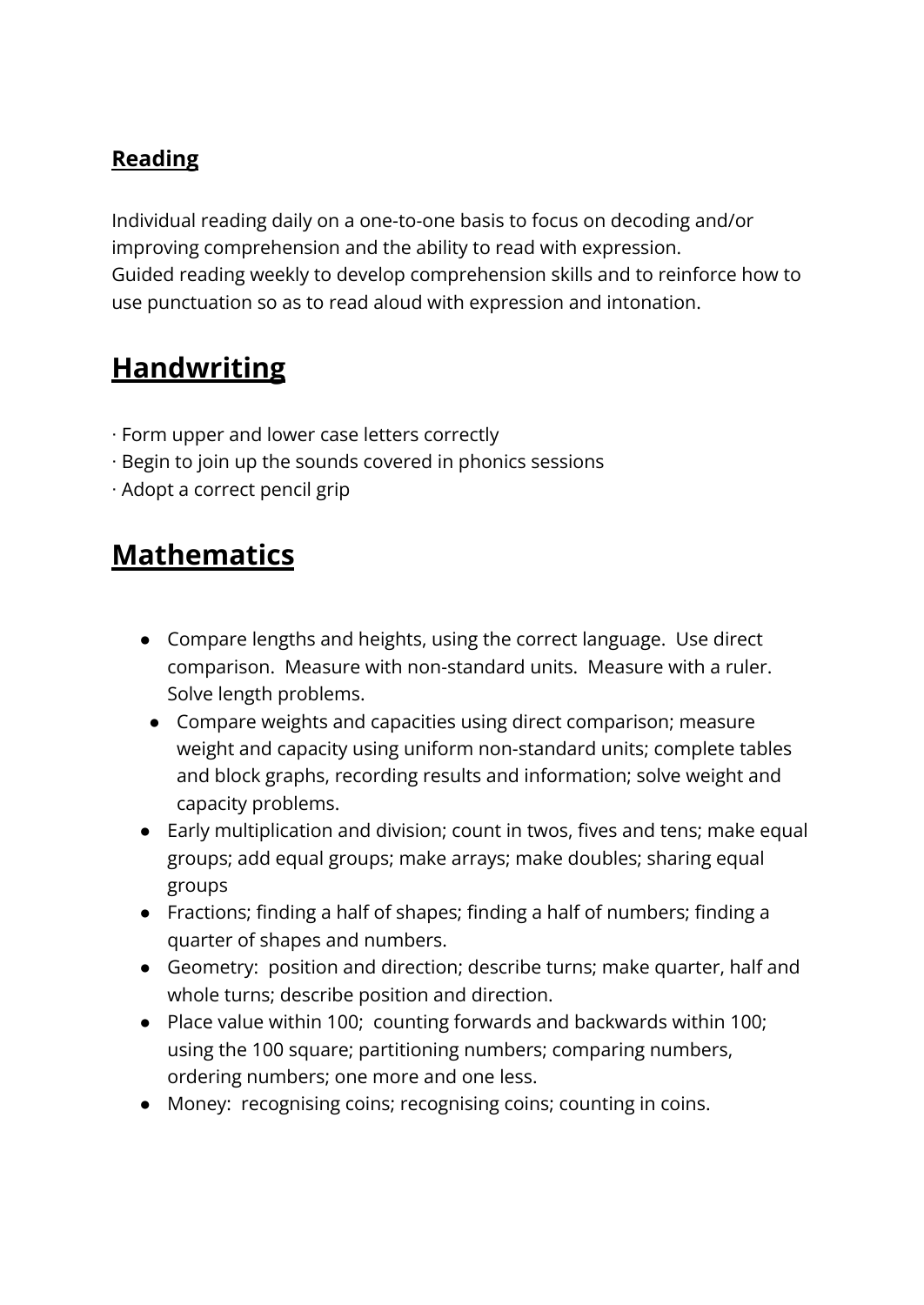● Time; before and after; dates and using a calendar; time to the hour; time to the half hour; comparing times; understand hours, minutes and seconds.

# **Geography (first half of term)**

### **Seas and Seaside Locations around the World**

- What is the seaside? Where is it located? Role play activities to revise what we do at the seaside and why we visit.
- Seaside locations in the UK
- Human and physical features of seaside locations
- Wildlife found at the sea shore
- Name and locate the seas around the UK
- Name and locate the world's major oceans and seas
- Use maps to locate seaside destinations around the world
- The Great Barrier Reef

### **History (second half of term)**

# **Seaside Holidays in the Past**

- What is a holiday and when do we have them? What are the different types of holiday?
- Travelling to seaside destinations in the past and present.
- Beach activities in Victorian times
- Victorian swim wear
- Seaside attractions and entertainment in Victorian times
- $\bullet$  Food at the beach in the past
- Comparing holidays past and present

# **Art**